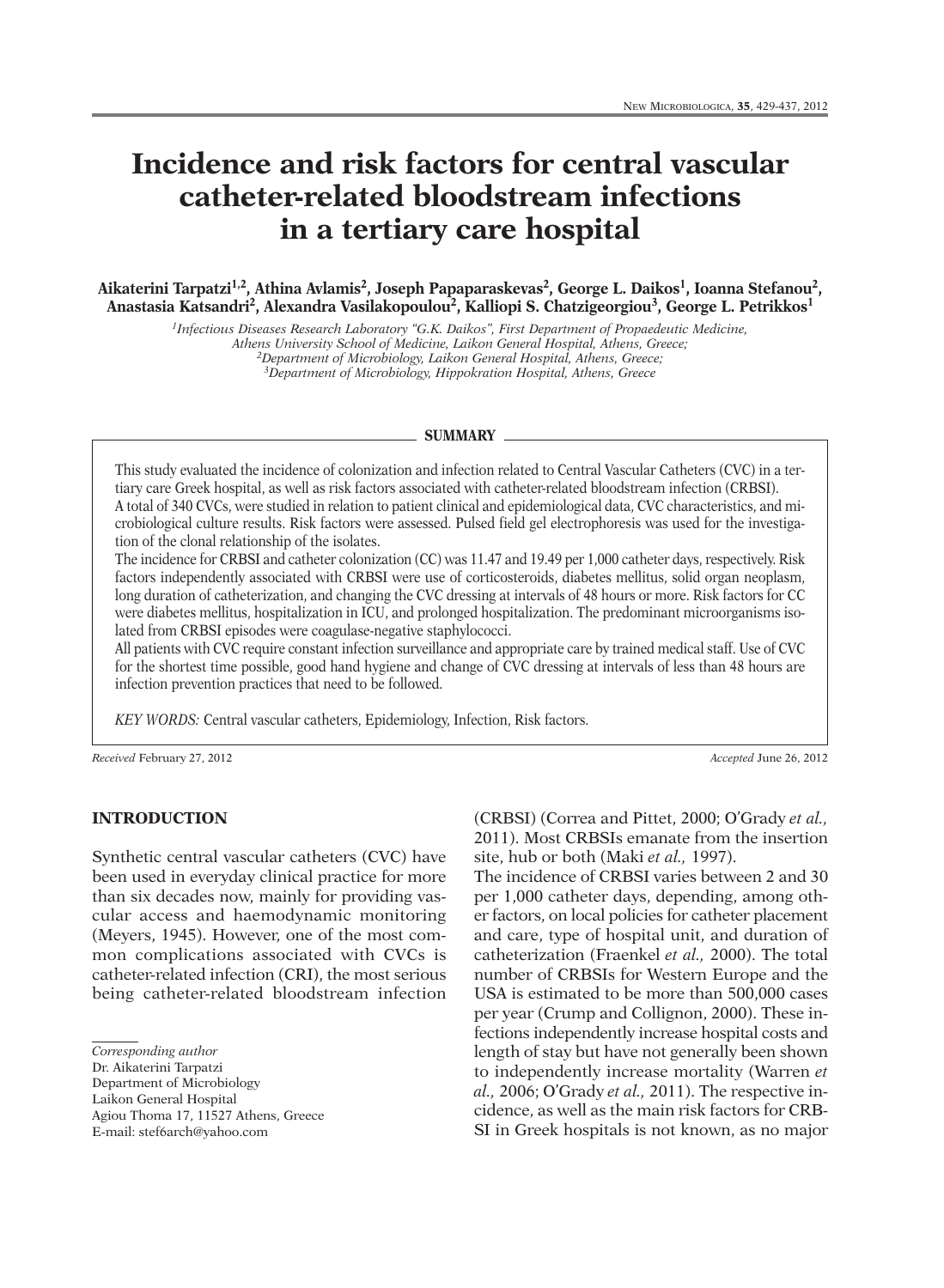prospective studies have been conducted thus far. The aim of this study was to evaluate the incidence and the major risk factors of catheter colonization (CC) and CRBSI related to CVC in a tertiary care hospital.

## **MATERIALS AND METHODS**

#### **Setting, Patients, Data Collection**

A prospective observational study was carried out between July 2004 and January 2008 in Laikon General Hospital, a 500-bed tertiary carehospital in Athens, Greece. All patients having CVCs were eligible for enrolment in the study, until catheter removal, discharge from the hospital or death. Only the first CVC per patient was included, when multiple or consecutive catheters were placed. Data collected from the medical charts of the patients and from the treating physicians included gender, age, hospital ward at the time of infection, CVC type and insertion site, insertion and removal dates, total duration of catheterization, cause of CVC removal, CVC maintenance details (insertion site dressings, change of connecting lines), use of total parenteral nutrition (TPN), total duration of hospitalization, site of infection, species identification and antimicrobial susceptibility of the pathogen, presence of urinary catheter, mechanical ventilation, any antimicrobial therapy administered up to 30 days prior to recovery of the isolate, and final outcome. In addition, the following comorbid conditions were documented: heart disease (coronary disease, arrhythmias and hypertensive cardiopathy), respiratory disease (chronic obstructive pulmonary disease -COPD, asthma and pneumonia), solid organ neoplasm, diabetes mellitus, renal insufficiency (requirement of dialysis), haematological malignancy, neutropenia (absolute neutrophilic count <500 cells/ L) and immune deficiency.

Exclusion criteria were burn or dermatitis at the insertion site, or any reason for recurrent bacteraemia prior to catheter placement (endocarditis, etc.).

#### **Microbiological procedures**

The definitions of CC and CRBSI published by IDSA were used (Mermel *et al.*, 2009). Briefly, CC was defined as the growth of ≥15 colony forming

units (CFUs) in cultures of catheter tips prepared by the semi-quantitative roll-plate method or ≥1000 CFU by the quantitative culture. CRBSI was defined as the isolation of the same organism (i.e. identical PFGE types) from the colonized catheter and peripheral blood in a patient with accompanying clinical signs and symptoms of bloodstream infection without any other apparent source.

From all patients the following specimens for culture were obtained:

- 1) a swab specimen from the skin area around the CVC insertion site;
- 2) a swab specimen from the CVC's hub;
- 3) the distal 5 cm of the tip after CVC removal;
- 4) aerobic and anaerobic blood cultures, from a different peripheral vein, from all patients suspected for bloodstream infection (BSI).

Skin and hub specimens were obtained during catheter removal in the following order: skin specimen sampling, followed by hub specimen sampling, followed by catheter removal. Skin and hub swab specimens were cultured on 5% sheep blood, MacConkey and Sabouraud agar plates (Bioprepare, 16346, Gerakas, Greece), using a semi-quantitative method. The catheter's tip was cut off and cultured using a semi-quantitative roll method in 5% sheep blood agar plates, and a quantitative method after flushing the interior of the tip with TSB broth and subsequent plating on 5% sheep blood and MacConkey agar plates (Safdar *et al.,* 2005). Blood culture bottles were incubated for 6 days in an automated monitoring system (BactAlert 3D, Organon Teknika, Durham, NC, USA).

All microorganisms recovered from the cultures were identified by standard microbiological procedures, supplemented by the API 20E, API 20GN, API STAPH, and API 20 C AUX (bioMerieux, Marcy L' Etoile, France).

Antibiotic susceptibility testing, depending on species identification, was performed by disk diffusion. Minimum inhibitory concentrations were determined using the E-test method (AB Biodisk, Solna, Sweden) according to the manufacturer's instructions. All susceptibility results were evaluated according to CLSI criteria (CLSI, 2006), and used as a preliminary screening for possible clonal relation of strains belonging to the same species and isolated from different specimens of the same patient.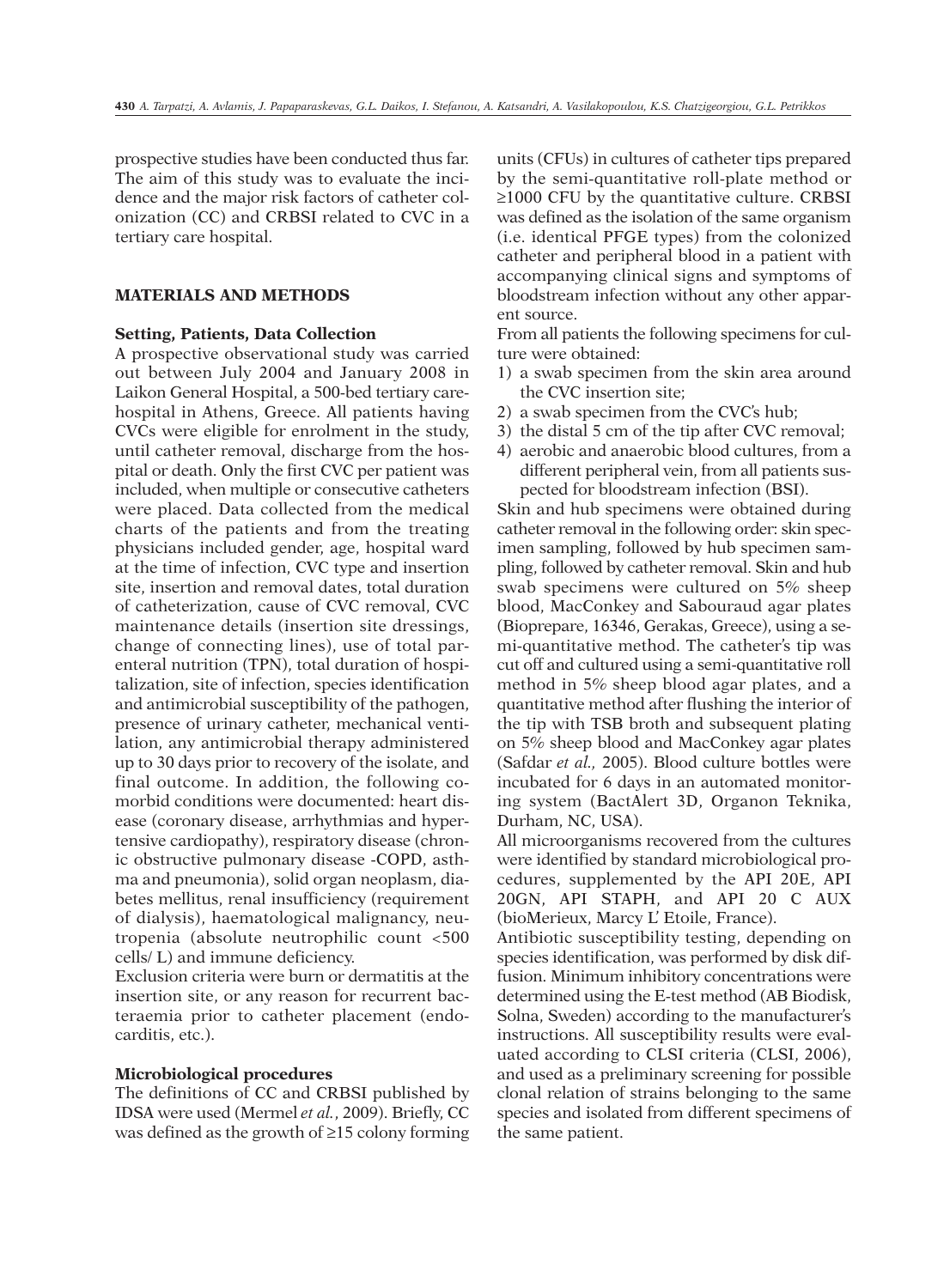The macrorestriction profile of total DNA was determined by pulsed-field gel electrophoresis (PFGE) for all strains isolated from different specimens of a patient suspected for CRBSI. Briefly, three to four colonies from an 18 h culture on brain heart infusion agar plates were resuspended in 1 ml PIV buffer (1.0 M NaCl, 10 mM Tris, PH 7.6) mixed with 1.6% low-melting-point agarose, inserted into plug moulds, and allowed to set. Each plug was placed into a 1.5 ml Eppedorf tube containing 2 ml of lysis buffer (6 mM Tris, pH 7.6, 100 mM, EDTA, 1.0 M NaCl, 0.5% Brij-58, 0.2% deoxycholate, 0.5 sarcosine, 20 g/ml Rnase, 1mg/ml lysozyme), supplemented with 50 g/ml lysostaphine for staphylococci, and incubated overnight at  $37^{\circ}$ C. Lysis buffer was replaced by 2 ml ESB buffer (0.5 M EDTA, pH 9 - 9.5, 1% sarcosine, 100 mg/ml proteinase K), followed by overnight incubation at  $50^{\circ}$ C. In preparation for digestion, each plug was placed in 2 ml TE buffer (10 mM Tris, pH 7.5, 0.1 mM EDTA) and washed for 20 min at  $37^{\circ}$  C. This procedure was repeated four times. Chromosomal DNA was digested overnight with 30 U of *XbaI* (New England Biolabs, Beverly, MA, USA) for Gramnegative bacteria or 30 U of *SmaI* (New England Biolabs) for Gram-positive bacteria. All chemicals and reaction reagents were purchased from Sigma-Aldrich Hellas (16346, Athens, Greece), unless otherwise indicated. Electrophoresis was performed in 1% PFGE agarose gels, using a CHEF-DR III apparatus (Bio-Rad, Hemel Hempstead, UK). Conditions were 4.5V/cm, pulse times 5-35 sec, temperature  $14^0$  C, for  $23$  h. Lambda ladder (New England Biolabs) was incorporated as a size standard. Electrophoresis products were visualized by ethidium bromide staining, and compared visually. Pattern assignment was performed as described previously (*Tenover et al.,* 1995).

# **STATISTICAL ANALYSIS**

Statistical analysis was performed using STATA 6.0 statistical software. Patients with CRBSI were designated as group A, patients with CC were designated as group B, and patients without CC or CRBSI were designated as group C. Continuous variables are expressed as mean ± standard deviation, while categorical variables are expressed

with absolute and relative frequencies. The normality assumption of continuous variables was evaluated using the Kolmogorov–Smirnov criterion. For the comparison of continuous variables between the three groups one-way analysis of variance (ANOVA) was performed. If the result from analysis of variance was significant, the post hoc analysis with Bonferroni correction for multiple comparisons was conducted. Fishers' exact tests were used for the comparison of proportions and in order to control for multiple testing a significance level ≤0.016 was set. Data were modelled using multiple logistic regression analysis. Odds ratios and 95% confidence intervals were computed from the results of logistic regression analysis. Two multiple logistic regression analyses were performed with dependent variables those defined from groups B/C and A/C, using stepwise backward elimination with a significance level for removal of *p*=0.10 in order to find the best model fitting our data. All reported *p* values are two-tailed. Statistical significance was set at *p*<0.05.

## **RESULTS**

During the study period, a total of 340 patients, with an equal number of CVCs were enrolled in the study. CVC insertion sites included the subclavian (45.9%), the internal jugular (22.3%) or the femoral vein (25.9%), while the Hickman catheters were 5.9%.

Overall, 53 (15.6%) patients were classified as having CRBSI (group A), 90 (26.5%) patients as having CC (group B), and 191 (56.1%) patients did not have either CC or CRBSI (group C). In addition, in six patients (1.8%) bacteraemia was diagnosed but was not related to the CVC present, as another source was detected. Descriptive statistics and univariate analysis, among the three groups, are presented in Table 1.

CRBSI incidence was 11.47 per 1,000 catheter days (95% CI: 8.76-15.02) whereas CC incidence was 19.49 per 1,000 catheter days (95% CI: 15.85- 23.96). The mortality rate among group A patients was 11.3% (3 patients with *Staphylococcus aureus*, one patient with *Pseudomonas aeruginosa* and two patients with *Candida spp*. CRBSI). In contrast, none of the patients belonging to the two other groups died.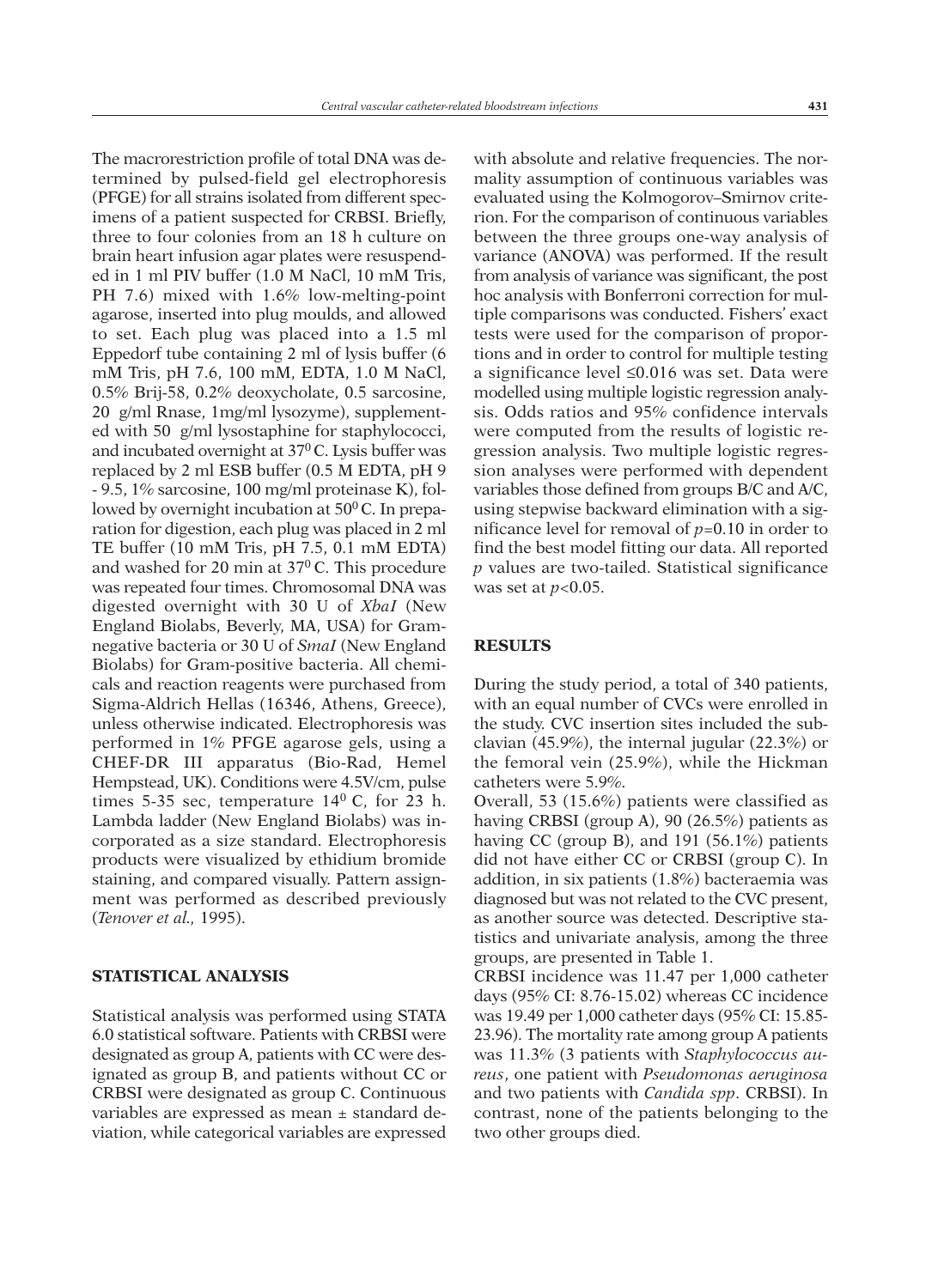| Variable                                                                                                                                                                                                                                                                                                          | Patient group <sup>†</sup>                                            |                                                                        |                                                                         | Comparison between groups p*              |                                           |                                       |
|-------------------------------------------------------------------------------------------------------------------------------------------------------------------------------------------------------------------------------------------------------------------------------------------------------------------|-----------------------------------------------------------------------|------------------------------------------------------------------------|-------------------------------------------------------------------------|-------------------------------------------|-------------------------------------------|---------------------------------------|
|                                                                                                                                                                                                                                                                                                                   | $\boldsymbol{A}$<br>$N(\%)$                                           | $\boldsymbol{B}$<br>$N(\%)$                                            | $\mathcal{C}_{0}^{0}$<br>$N(\%)$                                        | A/C                                       | B/C                                       | A/B                                   |
| Age (mean $\pm$ SD, years) <sup>††</sup>                                                                                                                                                                                                                                                                          | $60.8 \pm 18.8$                                                       | $64.6 \pm 14.7$                                                        | $60 \pm 16.3$                                                           | 1.0                                       | 0.097                                     | 0.585                                 |
| <b>Males</b>                                                                                                                                                                                                                                                                                                      | 34(64.2)                                                              | 44(48.9)                                                               | 92(48.2)                                                                | 0.039                                     | 0.912                                     | 0.075                                 |
| <b>Duration of catheterization</b><br>$(mean \pm SD, days)$ <sup>††</sup>                                                                                                                                                                                                                                         | $17.9 \pm 6.2$                                                        | $17.7 \pm 10.9$                                                        | $10.4 \pm 9.0$                                                          | < 0.001                                   | < 0.001                                   | 1.0                                   |
| <b>Hospital</b> location<br>ICU<br>Internal medicine ward<br>Surgical ward<br>Nephrology ward                                                                                                                                                                                                                     | 21(39.6)<br>22(41.5)<br>3(2.2)<br>7(13.2)                             | 58 (64.4)<br>16(17.8)<br>2(5.7)<br>14(15.6)                            | 91 (47.6)<br>59 (30.9)<br>5(2.6)<br>36 (18.9)                           | 0.301<br>0.147<br>0.869<br>0.335          | 0.008<br>0.020<br>0.192<br>0.500          | 0.004<br>0.002<br>0.324<br>0.695      |
| Use of corticoid                                                                                                                                                                                                                                                                                                  | 15(28.3)                                                              | 7(7.8)                                                                 | 18(9.4)                                                                 | 0.001                                     | 0.823                                     | 0.001                                 |
| <b>Underlying disease</b><br>Diabetes mellitus<br>Solid tumor<br>Hematological malignancy                                                                                                                                                                                                                         | 13(24.5)<br>4(7.5)<br>15(28.3)                                        | 22(24.4)<br>6(6.7)<br>12(13.3)                                         | 25(13.1)<br>4(2.1)<br>45(23.6)                                          | 0.042<br>0.050<br>0.482                   | 0.016<br>0.053<br>0.045                   | 0.990<br>0.856<br>0.026               |
| <b>Invasive procedures</b><br>Mechanical ventilation<br>Nasogastric tube (NG)<br>Duration of NG tube placement<br>$(\text{mean}\text{\textsterling}SD, \text{days})^{\dagger\dagger}$<br>Urinary catheter (UC)<br>Duration of UC placement<br>$(\text{mean}\text{\textsterling}SD, \text{days})^{\dagger\dagger}$ | 19(35.8)<br>18(34.0)<br>$17.7 \pm 8.3$<br>29 (54.7)<br>$15.8 \pm 8.3$ | 55 (61.1)<br>47(52.2)<br>$18.6 \pm 8.1$<br>58 (64.4)<br>$17.4 \pm 8.2$ | 91 (47.6)<br>88 (46.1)<br>$13.9 \pm 7.1$<br>99 (51.8)<br>$14.1 \pm 7.2$ | 0.126<br>0.115<br>0.159<br>0.708<br>0.850 | 0.034<br>0.339<br>0.002<br>0.051<br>0.025 | 0.003<br>0.034<br>1.0<br>0.251<br>1.0 |
| <b>Catheter insertion site</b><br>dressing<br>Sterile gauze<br>Transparent film                                                                                                                                                                                                                                   | 40(75.5)<br>13(24.5)                                                  | 87 (96.7)<br>3(3.3)                                                    | 178 (93.2)<br>13(6.8)                                                   | < 0.001                                   | 0.237                                     | < 0.001                               |
| <b>Change of dressing</b><br>intervals<br>24 h<br>≥48 h                                                                                                                                                                                                                                                           | 27(50.9)<br>26(49.1)                                                  | 65(72.2)<br>25(27.8)                                                   | 132(69.1)<br>59 (30.9)                                                  | 0.013                                     | 0.596                                     | 0.010                                 |
| <b>Infusion pump connected</b><br>to CVC                                                                                                                                                                                                                                                                          | 21 (39.6)                                                             | 56 (62.2)                                                              | 91 (47.6)                                                               | 0.301                                     | 0.022                                     | 0.008                                 |
| 3-way port connected to CVC                                                                                                                                                                                                                                                                                       | 46 (86.8)                                                             | 76 (84.4)                                                              | 143 (74.9)                                                              | 0.066                                     | 0.073                                     | 0.695                                 |
| Administration sets'<br>replacement time interval<br>$(\text{mean} \pm \text{SD}, \text{days})^{\dagger\dagger}$                                                                                                                                                                                                  | $2.5 \pm 1.4$                                                         | $2.2 \pm 1.4$                                                          | $2.0 \pm 1.4$                                                           | 0.023                                     | 0.378                                     | 0.618                                 |
| <b>Parenteral nutrition</b>                                                                                                                                                                                                                                                                                       | 8(15.1)                                                               | 14(15.6)                                                               | 26(13.6)                                                                | 0.780                                     | 0.654                                     | 0.936                                 |
| No of antibiotics<br>No antibiotics<br>One or two antibiotics<br>Three or more antibiotics                                                                                                                                                                                                                        | 20(37.7)<br>15(28.3)<br>18(34.0)                                      | 37(41.1)<br>40(44.4)<br>13(14.4)                                       | 99 (51.8)<br>63(33.0)<br>29(15.2)                                       | 0.069<br>0.516<br>0.002                   | 0.094<br>0.064<br>0.860                   | 0.688<br>0.056<br>0.006               |
| Cause for catheter removal<br>End of therapy or scheduled<br>replacement                                                                                                                                                                                                                                          | 9(17.0)                                                               | 44 (48.9)                                                              | 153(80.1)                                                               | < 0.001                                   | < 0.001                                   | < 0.001                               |
| Local inflammation or fever                                                                                                                                                                                                                                                                                       | 44 (83.0)                                                             | 46(51.1)                                                               | 38 (19.9)                                                               |                                           |                                           |                                       |
| <b>Catheter site</b><br>Subclavian<br>Internal jugular<br>Femoral<br>Hickman catheter                                                                                                                                                                                                                             | 24(45.3)<br>13(24.5)<br>15(28.3)<br>1(1.9)                            | 44 (48.9)<br>11(12.2)<br>32 (35.6)<br>3(3.3)                           | 92(48.2)<br>45(23.6)<br>41(21.5)<br>13(6.8)                             | 0.708<br>0.891<br>0.297<br>0.174          | 0.912<br>0.025<br>0.011<br>0.236          | 0.677<br>0.057<br>0.369<br>0.622      |

TABLE 1 - *Characteristics of 334 patients with CVC and univariate analysis of data.*

†Group A: patients with catheter related bloodstream infection (CRBSI, N=53), Group B: patients with catheter colonization (CC, N=90), Group C: patients without CRBSI or CC (N=191). ††Analysis of variance (ANOVA). \*Fishers' exact test, significance level ≤0.016. Significant differences are in bold.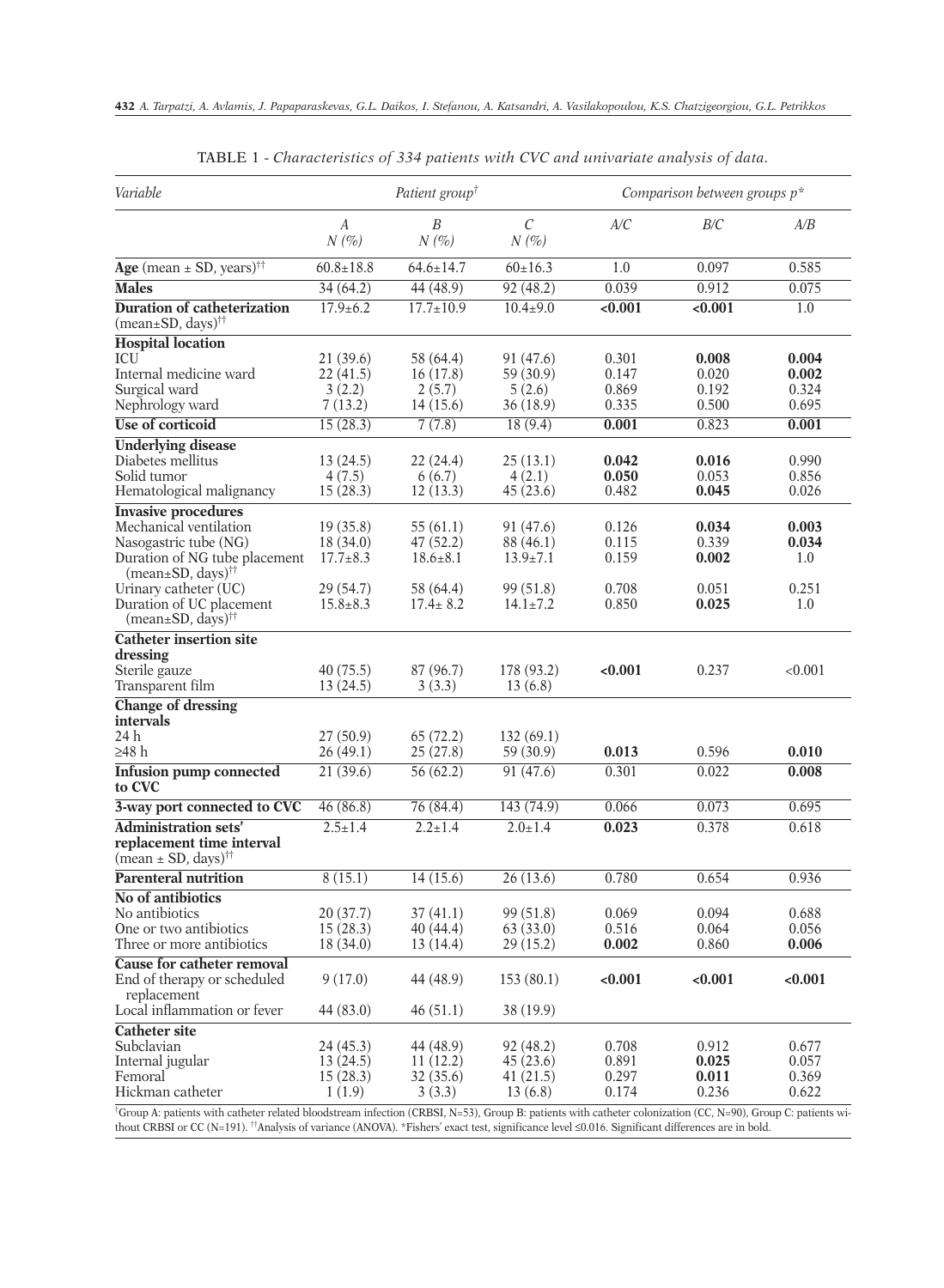Mean age of the patients was 61.2 years, and 50.9% were male. Since Laikon General Hospital does not have a pediatrics department all patients were adults. Regarding hospital ward distribution, 50.6% of the patients were admitted in the ICU unit, whereas 29.7%, 16.8% and 2.9% were hospitalized in the internal medicine, nephrology and surgical departments, respectively.

The catheter insertion site was covered either by sterile gauze (91.2%) or semi-permeable transparent film (8.8%). The dressing was changed in 224 patients at time intervals of 24 hours, and in 110 patients at time intervals of  $\geq$  48 hours. The majority of CVCs were removed either by the end of the therapy (37%), or as a scheduled replacement (23.6%), while in the remaining 39.4% of the patients local inflammation or fever were the cause for removal.

The mean duration of catheterization (CD) was 13.6  $\pm$  9.8 days. Patients with longer CD were more likely to have CC or CRBSI (17.7±10.9 or 17.9±6.2 vs 10.4±9.0, *p*<0.001). In addition, mean CD in individuals with CRBSI and positive hub culture was 21.2 days, whereas the respective mean CD in patients with CRBSI and positive skin culture was 15.3 days (*p*<0.001).

The most common comorbid conditions were

surgical intervention (26.5%), haematological malignancy (25%), heart disease (22.4%), respiratory diseases (5.3%) and solid organ neoplasm (1.8%). Moreover, 23.8% and 12.6% of the 340 patients were treated with antineoplastic drugs and corticosteroids, respectively.

Univariate analysis (Table 1) revealed that CRB-SI was significantly associated with increased CD, previous use of corticosteroids, diabetes mellitus, solid organ neoplasm, use of semi-permeable transparent film as dressing for the catheter insertion site, change of the dressing at intervals of ≥48 hours, time interval for replacement of administration set and use of three or more antibiotics for therapy. In addition, CC was significantly associated with CD, ICU admission, mechanical ventilation, diabetes mellitus, haematological malignancy, duration of nasogastric (NG) tube and urinary catheter placement and CVC insertion site.

Multivariate analysis revealed that CD, and changing of the dressing at intervals of ≥48 hours were independently associated with CRBSI (Table 2). In addition, patients with diabetes mellitus, solid organ neoplasm or previous use of corticosteroids had greater odds for having CRBSI (Table 2). Patients with diabetes mellitus addi-

| Variables                                  | Patients with CRBSI<br>$N = 53$<br>$(\%)$ | Patients without<br>CRBSI or CC*<br>$N=191(%)$ | OR (95% CI) $\dagger$ | p       |
|--------------------------------------------|-------------------------------------------|------------------------------------------------|-----------------------|---------|
| Use of corticoid                           |                                           |                                                |                       |         |
| No                                         | 71.7                                      | 90.6                                           | $1.0^{++}$            |         |
| <b>Yes</b>                                 | 28.3                                      | 9.4                                            | 5.48 (2.19-13.7)      | < 0.001 |
| <b>Diabetes</b>                            |                                           |                                                |                       |         |
| No                                         | 75.5                                      | 86.9                                           | 1.0                   |         |
| <b>Yes</b>                                 | 24.5                                      | 13.1                                           | $3.61(1.44-9.06)$     | 0.006   |
| Solid tumor                                |                                           |                                                |                       |         |
| No                                         | 92.5                                      | 97.9                                           | 1.0                   |         |
| Yes                                        | 7.5                                       | 2.1                                            | 8.00 (1.55-41.28)     | 0.013   |
| Change of dressing                         |                                           |                                                |                       |         |
| Intervals of 24h                           | 50.9                                      | 69.1                                           | 1.0                   |         |
| Intervals of $\geq 48h$                    | 49.1                                      | 30.9                                           | $2.27(1.07-4.76)$     | 0,032   |
| <b>Duration of catheterization</b>         |                                           |                                                |                       |         |
| $(\text{mean} \pm \text{SD}, \text{days})$ | $17.9 \pm 6.2$                            | $10.4{\pm}9.0$                                 | $1.16(1.09-1.23)$     | < 0.001 |

TABLE 2 - *Risk factors associated with Catheter Related Bloodstream Infection (CRBSI).*

\*CC: Catheter Colonization. †Odds Ratio (95% Confidence Interval). ††Indicates reference category.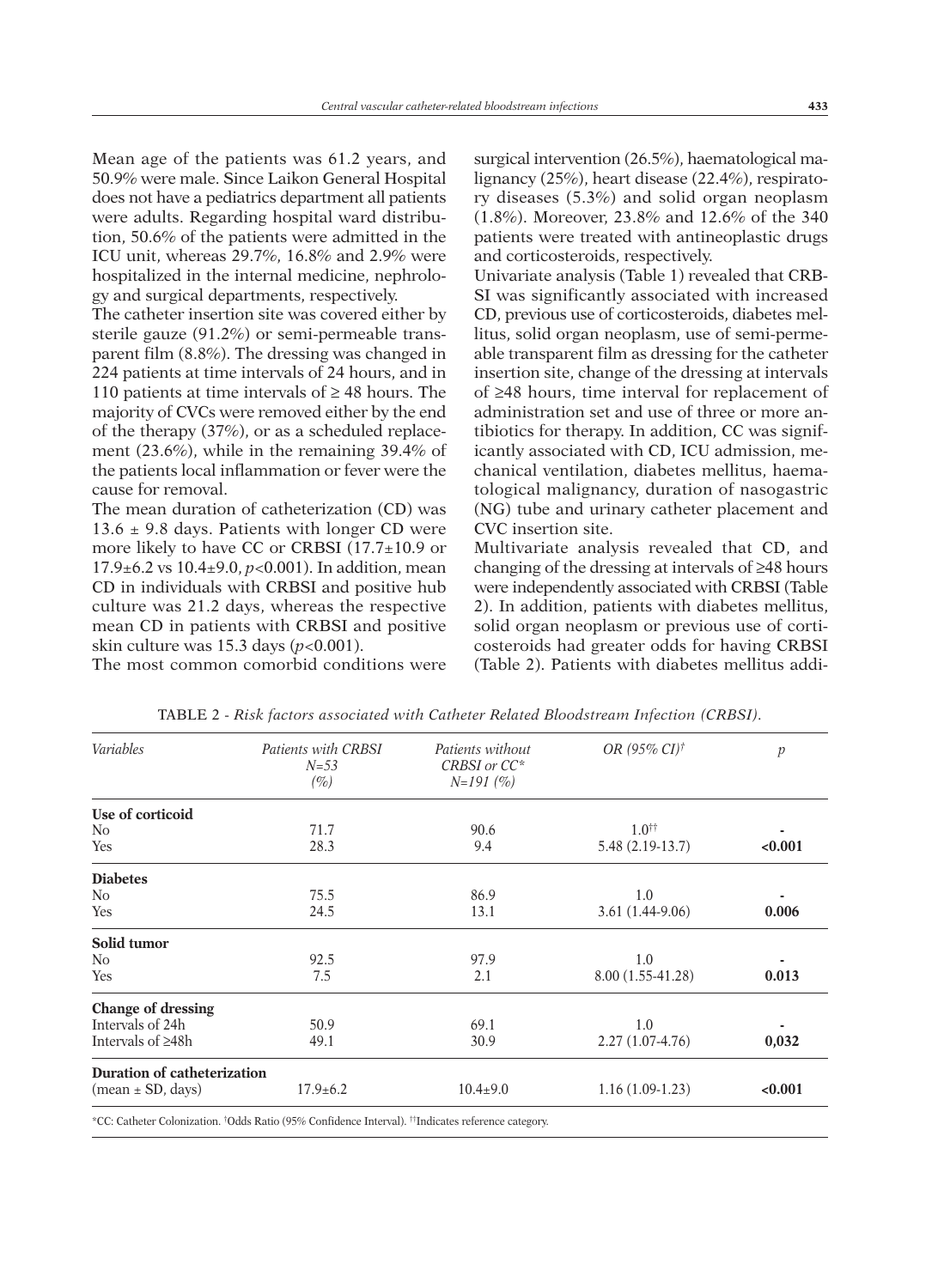| <b>Variables</b>            | Patients with CC<br>$N=90(%)$ | Patients without CC<br>or CRBSI*<br>$N=191(%)$ | OR (95% CI) $\dagger$  | p       |
|-----------------------------|-------------------------------|------------------------------------------------|------------------------|---------|
| <b>Hospital location</b>    |                               |                                                |                        |         |
| <b>ICU</b>                  | 64.4                          | 47.6                                           | $1.0^{\dagger\dagger}$ |         |
| Internal Medicine ward      | 17.8                          | 30.9                                           | $0.46(0.22-0.92)$      | 0.029   |
| Surgical ward               | 5.7                           | 2.6                                            | $0.88(0.16-4.89)$      | 0.881   |
| Nephrology ward             | 15.6                          | 18.9                                           | $0.87(0.41-1.84)$      | 0.722   |
| Diabetes mellitus           |                               |                                                |                        |         |
| No.                         | 75.6                          | 86.9                                           | 1.0                    |         |
| Yes                         | 24.4                          | 13.1                                           | $1.96(1.01-3.81)$      | 0.049   |
| Duration of catheterization |                               |                                                |                        |         |
| $(mean \pm SD, days)$       | $17.7 \pm 10.9$               | $10.4 \pm 9.0$                                 | $1.10(1.06-1.15)$      | < 0.001 |

TABLE 3 - *Risk factors associated with Catheter Colonization (CC).*

tionally had almost a twofold risk for CC (Table 3). Patients hospitalized in the internal medicine departments had 54% lower odds for CC compared to those admitted in the ICU unit (Table 3). For every CD increase of a single day, the likelihood for CC increased by 10%.

The CRBSI episodes were attributed to coagulasenegative staphylococci (CoNS, N=17, 32.2%), *Staphylococcus aureus* (N=11, 20.8%), *Enterobacter spp*. (N=7, 13%), *Candida* spp. (N=6, 11.3%), *Klebsiella pneumoniae* (N=5, 9.4%), *Pseudomonas aeruginosa* (N=3, 5.7%), *Corynebacterium spp*. (N=2, 3.4%) *Acinetobacter baumannii* (N=1, 1.2%) and *Citrobacter freudii* (N=1, 1.2%).

In 19 out of the 53 CRBSI cases, the hub specimen was positive, and the prevalent micro-organism was *Enterobacter spp.* (N=7, 37%), followed by *K. pneumoniae* (N=3, 16%), *P. aeruginosa* (N=3, 16%), *C. albicans* (N=3, 16%), and *C. parapsilosis* (N=3, 16%). In contrast, in 29 of the 53 CRBSI cases, the skin specimen was positive, and the most common microorganism was CoNS (N=16, 55%), followed by *S. aureus* (N=11, 38%) and *Corynebacterium spp.* (N=2, 7%). In the remaining 5 CRBSI cases, neither the skin nor the hub specimens were positive.

PFGE analysis revealed that clonal relationship was detected mainly among Gram-negative bacteria (data not shown). More particularly, all three CRBSI episodes attributed to *P. aeruginosa* were caused by the same isolate. In addition, the same *E. aerogenes* strain was responsible for three of

the six CRBSI episodes attributed to *Enterobacter* spp. Regarding Gram-positive bacteria, clonal relationship was detected only among *S. aureus*, where two CRBSI episodes were caused by a single strain, and two different ones were caused by another strain. All other CRBSI episodes, caused by either Gram-negative or Gram-positive pathogens were attributed to unique pathogens (not clonally related).

# **DISCUSSION**

The mortality rate among patients with CRBSI was 11.3% in our study, comparable to previously reported rates (Pittet *et al.*, 1994; Jarvis, 1996, Klevens *et al.*, 2007), although the actual incidence of CRBSI (11.47 per 1000 catheter-days) was higher than those reported in other studies (Maki *et al.*, 2006). This high incidence-low mortality combination could be due to the fact that more than 30% of the CRBSI episodes were caused by low-virulent status Gram-positive bacteria (*Co*NS or *Corynebacterium spp*.).

Duration of catheterization is a well-known risk factor for CRBSI (Reed *et al.,* 1995, Yoshida *et al.,* 2011). The present study showed that for every one-day increase in duration, the likelihood of CRBSI increased by 16%. For this reason, CVCs should not be kept more than absolutely necessary. When more prolonged CD is required, with longer treatment intervals, use of Hickman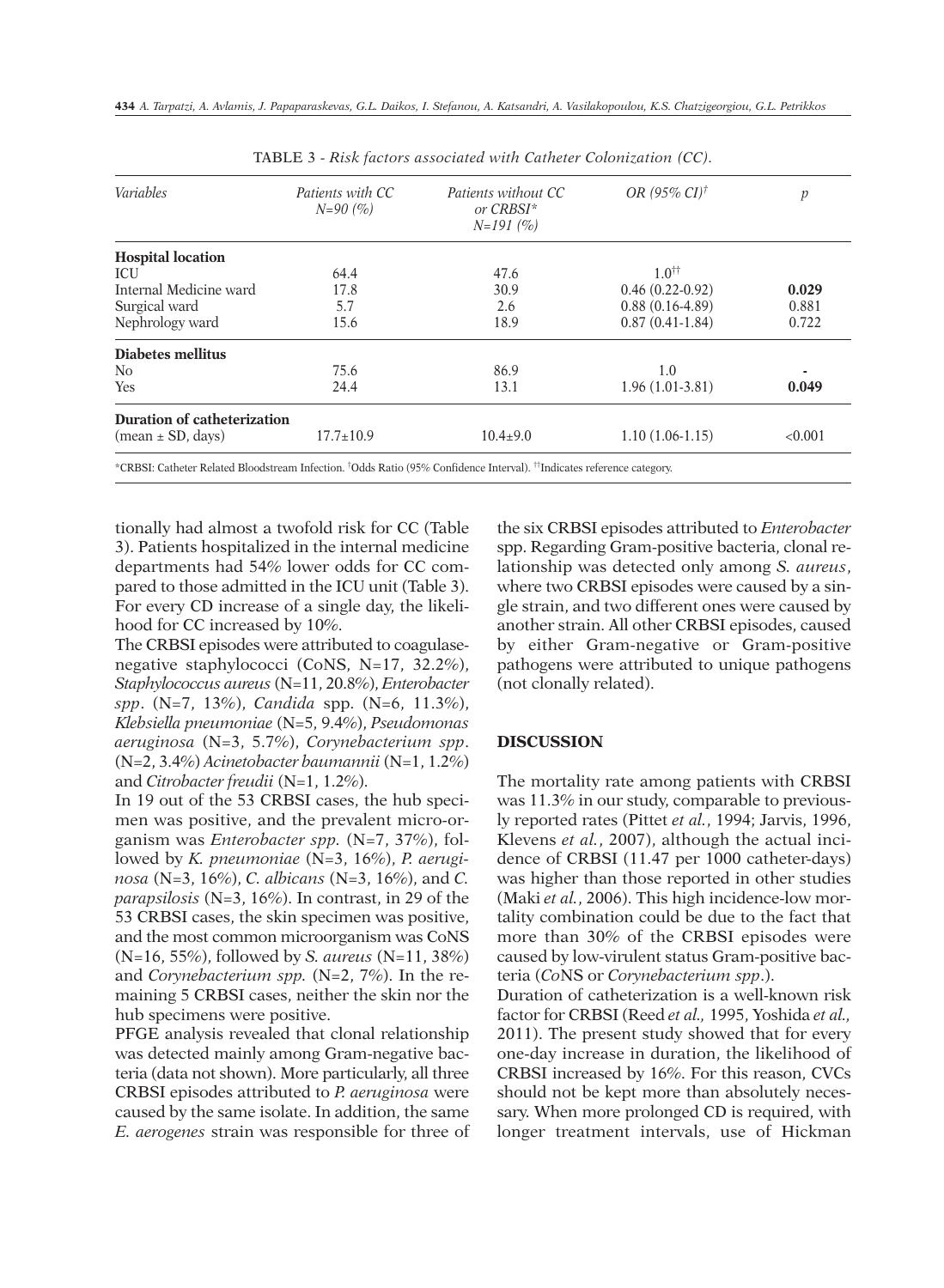catheters, related to a lower incidence of CRBSI (0.20 per 1,000 catheter-days), should be considered (Fuchs *et al.,* 1984; Richet *et al.,* 1990, O'Grady *et al.,* 2011). In addition, our study showed that there was a significant difference in CD between patients with CRBSI and positive skin culture and those with CRBSI and positive hub culture. It is obvious that early detection of the local skin inflammation, together with symptoms and signs of a possible bloodstream infection, resulted in earlier removal of the catheter, thus eliminating the source of infection. Nevertheless, a total of 84 catheters were removed needlessly after a suspicion of CRBSI that was not confirmed (data not shown). A diagnostic method of CRBSI without catheter removal is not being used routinely in our hospital, thus increasing the number of investigational catheter removals.

Multivariate analysis revealed that from all the comorbid factors examined, only previous use of corticosteroids, diabetes mellitus and solid organ neoplasm (all conditions leading to immunosuppression) were independently associated with CRBSI. This observation is in line with a previous study indicating that especially solid tumor patients with CVCs were statistically more likely to have a CRBSI episode (Raad *et al.,* 2007). Transparent film coverage of the catheter insertion site was associated in our study with CRBSI and CC, a situation that has also been described before (Prager and Silva, 1984, Webster *et al.,* 2011). Covering the skin with waterproof membranes results in proliferation of the skin flora, and especially Gram-negative microorganisms and *Candida* spp., thus increasing colonization and infection risks (Prager and Silva, 1984; Hoffmann *et al.,* 1992). Nevertheless, logistic regression analysis did not confirm this observation, most probably due to the small number of patients receiving this transparent film dressing (29 versus 305 for the sterile gauze dressing, which seems to be the standard procedure used in our hospital). It should be noted however that irrespective of the dressing material, increased risk for CRBSI is higher when the interval time for dressing change is longer than 48 h, an association confirmed by multivariate analysis also. In that respect, change of the dressing no later than 48h seems to be an active measure for CRBSI control.

The lack of correlation of CRBSI with haematological malignancies may be attributed to the fact that all haematological patients were treated with the utmost nursing care and were under an intense infection surveillance program. The personnel involved with the care of the CVCs of haematological patients were very well-trained and adhered to strict protocols concerning the insertion and maintenance of CVCs. Maximal sterile barrier precautions were used for the insertion of CVCs, hand hygiene was ceremoniously performed and sterile gloves were used for inserting, accessing and dressing every CVC. Well-staffed, qualified and experienced teams for CVC insertion and management have been demonstrated to be major factors in preventing CRBSI by previous studies (Sherertz *et al.,* 2000; Raad *et al.,* 1994).

The site of CVC insertion is a recognized risk factor, and jugular vein catheters are considered more prone to cause CRBSI (Merrer *et al.,* 2001; Lorente *et al.,* 2005; Nagashima *et al.,* 2006). Accordingly, in the present study, placing the catheter in the jugular, but also in the femoral vein, was associated with a higher incidence of CRBSI in comparison with other insertion sites. Admission in the ICU was associated with CC, but not CRBSI, a situation possibly attributed to prolonged hospitalization and increased CD. Nevertheless, heavy antibiotic use, a common practice in the ICUs, may have confined the pathogens in the CVC synthetic material and protected the patients from establishing a CRBSI episode due to this colonization, but without actually eradicating the pathogen from the CVC. A clonal relationship was mainly detected between Gram-negative pathogens, and to a lesser extent *S. aureus* among Gram-positive ones. In addition, it seems that CoNS or *Corynebacterium spp*. CRBSIs were caused by the patients' microflora of the skin area around the insertion site, whereas Gram-negative CRBSIs may have been caused by the personnel hands infecting the hub. In conclusion, this study disclosed the incidence of CRBSI among inpatients of a tertiary care hospital in Athens, Greece, and revealed risk factors for CRBSI, factors related to patients' own conditions, but also to medical personnel practice that need to be improved. The continuous surveillance of the epidemiology of CRBSI is essential in taking active measures for infection prevention and control, such as education of medical personnel and strict hygiene practice.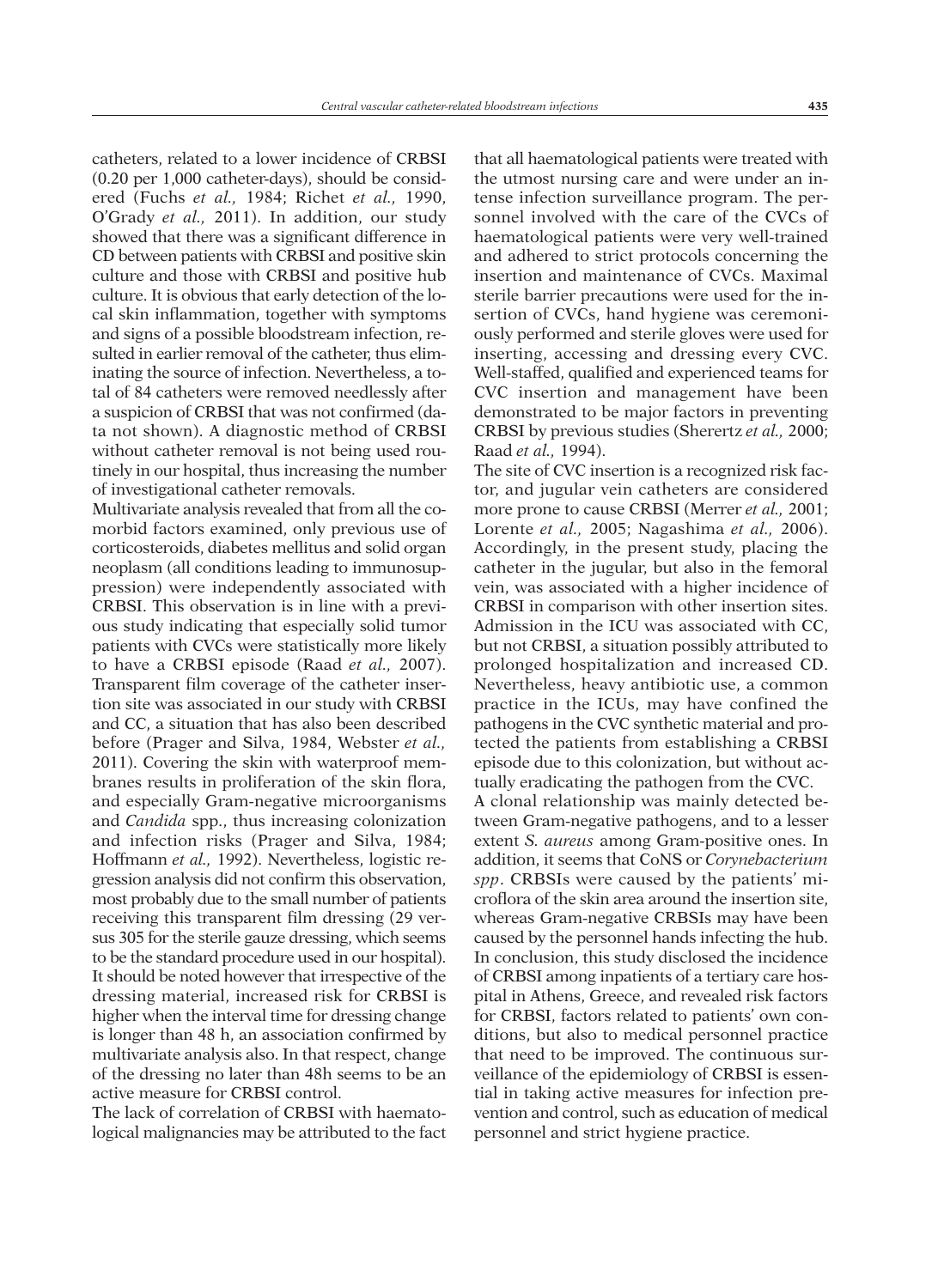# **REFERENCES**

- CLINICAL AND LABORATORY STANDARDS INSTITUTE. CLSI. (January 2006). Performance standards for antimicrobial susceptibility testing; Sixteenth Informational Supplement, Document M100-S16.
- Correa L., Pittet D. (2000). Problems and solutions in hospital-acquired bacteraemia. *J. Hosp. Infect.* **46**, 89-95.
- CRUMP J.A., COLLIGNON P.J. (2000). Intravascular catheter-associated infections. *Eur. J. Clin. Microbiol. Infect. Dis.* **19** (1), 1-8.
- FRAENKEL D.J., RICKARD C., LIPMAN J. (2000). Can we achieve consensus on central venous catheter-related infections? *Anaesth. Intensive Care.* **28** (5), 475-490.
- FUCHS P.C., GUSTAFSON M.E., KING J.T., GOODALL P.T. (1984). Assessment of catheter- associated infection risk with the Hickman right atrial catheter. *Infect. Control.* **5**, 226-530.
- HOFFMANN K.K., WEBER D.J., SAMSA G.P., RUTALA W.A. (1992). Transparent polyurethane film as an intravenous catheter dressing: a meta-analysis of the infection risks. *JAMA.* 267, 2072-2076.
- JARVIS W. (1996). Selected aspects of the socioeconomic impact of nosocomial infections: morbidity, mortality, cost, and prevention. *Infect. Control Hosp. Epidemiol.* **17**, 552-557.
- KLEVENS R.M., EDWARDS J.R., RICHARDS C.L. JR, HORAN T.C., GAYNES R.P., POLLOCK D.A., CARDO D.M. (2007). Estimating health care-associated infections and deaths in U.S. hospitals, 2002. *Public Health Rep.* **122** (2), 160-166.
- LORENTE L., HENRY C., MARTIN M.M., JIMENEZ A., MORA M.L. (2005). Central venous catheter-related infection in a prospective and observational study of 2,595 catheters. *Crit. Care.* **9**, R631-R635.
- MAKI D.G., STOLZ S.M., WHEELER S., MERMEL L.A. (1997). Prevention of central venous catheter-related bloodstream infection by use of an antisepticimpregnated catheter. A randomized, controlled trial. *Ann. Intern. Med.* **127** (4), 257-266.
- MAKI D.G., KLUGER D.M., CRNICH C.J. (2006). The risk of bloodstream infection in adults with different intravascular devices: a systematic review of 200 published prospective studies. *Mayo Clin. Proc.* **81** (9), 1159-1171.
- MERMEL L.A., ALLON M., BOUZA E., CRAVEN D.E., FLYNN P., O'GRADY N.P., RAAD I.I., RIJNDERS B.J., SHERERTZ R.J., WARREN D.K. (2009). Clinical practice guidelines for the diagnosis and management of intravascular catheter-related infection: 2009. Update by the Infectious Diseases Society of America. *Clin. Infect. Dis.* **49** (1), 1-45.
- MERRER J., DE JONGHE B., GOLLIOT F., LEFRANT J.Y., RAFFY B., BARRE E., RIGAUD J.P., CASCIANI D., MISSET B., BOSQUET C., OUTIN H., BRUN-BUISSON C., NITENBERG G. FRENCH CATHETER STUDY GROUP IN

INTENSIVE CARE. (2001). Complications of femoral and subclavian venous catheterization in critically ill patients: a randomized controlled trial. *JAMA.* **286** (6), 700-707.

- MEYERS L. (1945). Intravenous catheterization. *Am. J. Nurs.* **45**, 930-931.
- NAGASHIMA G., KIKUCHI T., TSUYUZAKI H., KAWANO R., TANAKA H., NEMOTO H., TAGUCHI K., UGAJIN K. (2006). To reduce catheter-related bloodstream infections: is the subclavian route better than the jugular route for central venous catheterization? *J. Infect. Chemother.* **12**, 363-365.
- O'GRADY N.P., ALEXANDER M., BURNS L.A., DELLINGER E.P., GARLAND J., HEARD S.O., LIPSETT P.A., MASUR H., MERMEL L.A., PEARSON M.L., RAAD I.I., RANDOLPH A.G., RUPP M.E., SAINT S. HEALTHCARE INFECTION CONTROL PRACTICES ADVISORY COMMITTEE. (2011). Guidelines for the prevention of intravascular catheter-related infections. *Am. J. Infect. Control.* **39** (4 Suppl. 1), S1-S34.
- PITTET D., TARARA D., AND WENZEL R.P. (1994). Nosocomial bloodstream infection in critically ill patients. Excess length of stay, extra costs and attributable mortality. *JAMA.* **271**, 1598-1601.
- PRAGER R.L., SILVA J. JR. (1984). Colonization of central venous catheters. *South Med. J.* **77**, 458-461.
- RAAD I.I., HOHN D.C., GILBREATH B.J., SULEIMAN N., HILL L.A., BRUSO P.A., MARTS K., MANSFIELD P.F., BODEY G.P. (1994). Prevention of central venous catheterrelated infections by using maximal sterile barrier precautions during insertion. *Infect. Control Hosp. Epidemiol.* (4 Pt 1), 231-238.
- RAAD I., HACHEM R., HANNA H., BAHNA P., CHATZINIKOLAOU I., FANG X., JIANG Y., CHEMALY R.F., ROLSTON K. (2007). Sources and outcome of bloodstream infections in cancer patients: the role of central venous catheters. *Eur. J. Clin. Microbiol. Infect. Dis*. **26**, 549-556.
- REED C.R., SESSLER C.N., GLAUSER F.L., PHELAN B.A. (1995). Central venous catheter infections: concepts and controversies. *Intensive Care Med.* **21**, 117-183.
- RICHET H., HUBERT B., NITEMBERG G. (1990). Prospective multicenter study of vascular-catheterrelated complications and risk factors for positive central - catheter cultures in intensive care unit patients. *J. Clin. Microbiol.* **28**, 2520-2525.
- SAFDAR N., FINE J.P., MAKI D.G. (2005). Meta-analysis: methods for diagnosing intravascular device-related bloodstream infection. *Ann. Intern. Med.* **142**, 451-466.
- SHERERTZ R.J., ELY E.W., WESTBROOK D.M., GLEDHILL K.S., STREED S.A., KIGER B., FLYNN L., HAYES S., STRONG S., CRUZ J., BOWTON D.L., HULGAN T., HAPONIK E.F. (2000). Education of physicians-intraining can decrease the risk for vascular catheter infection. *Ann. Intern. Med.* **132** (8), 641-648.
- TENOVER F., ARBEIT R., GOERING R.V., MICKELSEN P.A., MURRAY B.E., PERSING D.H., SWAMINATHAN B. (1995).